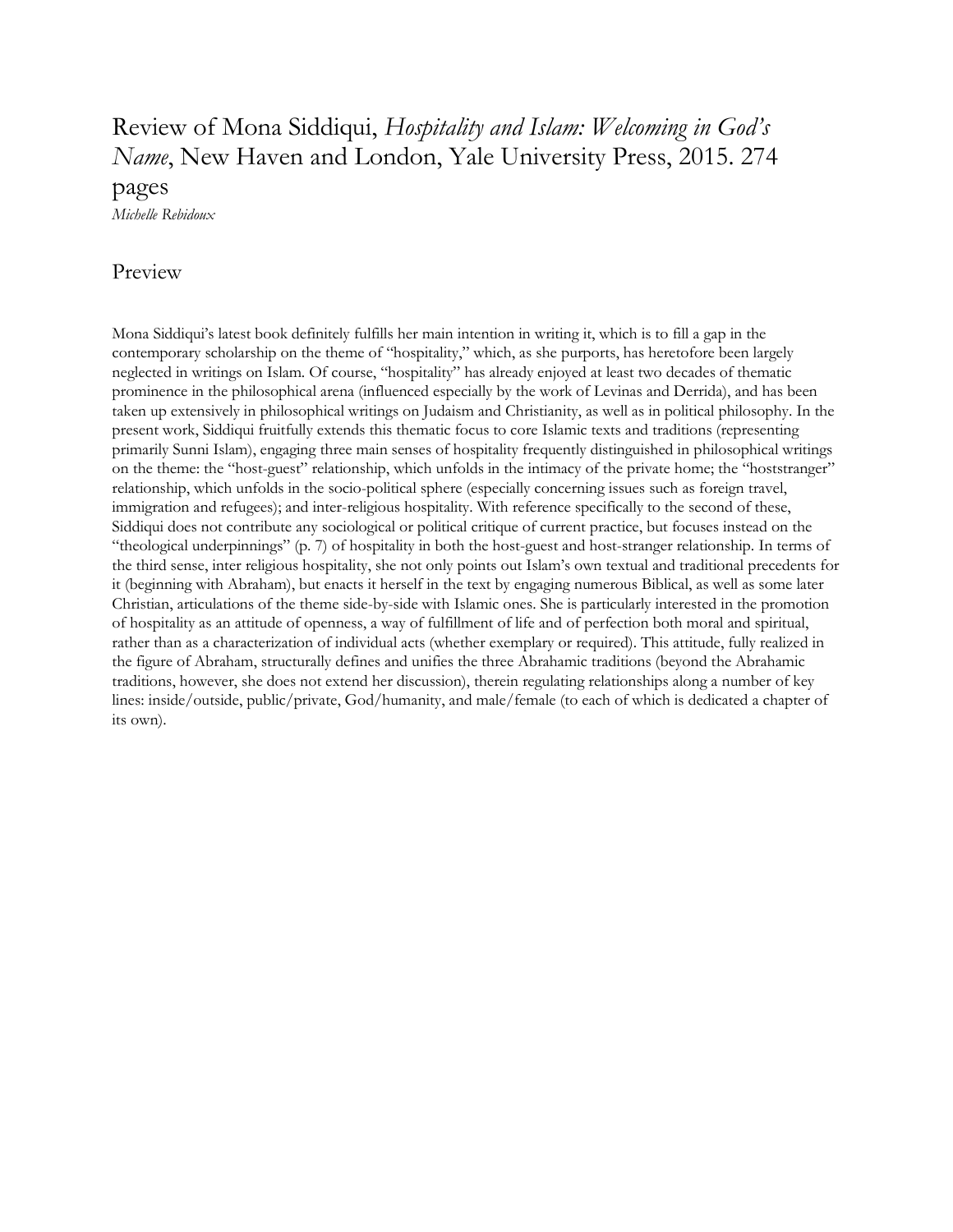Analecta Hermeneutica INTERNATIONAL INSTITUTE FOR HERMENEUTICS / INSTITUT INTERNATIONAL D'HERMÉNEUTIQUE

ISSN 1918-7351 Volume 7 (2015)

Review of Mona Siddiqui, *Hospitality and Islam: Welcoming in God's Name,* New Haven and London, Yale University Press, 2015. 274 pages.

Mona Siddiqui's latest book definitely fulfills her main intention in writing it, which is to fill a gap in the contemporary scholarship on the theme of "hospitality," which, as she purports, has heretofore been largely neglected in writings on Islam. Of course, "hospitality" has already enjoyed at least two decades of thematic prominence in the philosophical arena (influenced especially by the work of Levinas and Derrida), and has been taken up extensively in philosophical writings on Judaism and Christianity, as well as in political philosophy. In the present work, Siddiqui fruitfully extends this thematic focus to core Islamic texts and traditions (representing primarily Sunni Islam), engaging three main senses of hospitality frequently distinguished in philosophical writings on the theme: the "host-guest" relationship, which unfolds in the intimacy of the private home; the "host-stranger" relationship, which unfolds in the sociopolitical sphere (especially concerning issues such as foreign travel, immigration and refugees); and inter-religious hospitality. With reference specifically to the second of these, Siddiqui does not contribute any sociological or political critique of current practice, but focuses instead on the "theological underpinnings" (p. 7) of hospitality in both the host-guest and host-stranger relationship. In terms of the third sense, inter-religious hospitality, she not only points out Islam's own textual and traditional precedents for it (beginning with Abraham), but enacts it herself in the text by engaging numerous Biblical, as well as some later Christian, articulations of the theme side-by-side with Islamic ones. She is particularly interested in the promotion of hospitality as an attitude of openness, a way of fulfillment of life and of perfection both moral and spiritual, rather than as a characterization of individual acts (whether exemplary or required). This attitude, fully realized in the figure of Abraham, structurally defines and unifies the three Abrahamic traditions (beyond the Abrahamic traditions, however, she does not extend her discussion), therein regulating relationships along a number of key lines: inside/outside, public/private, God/humanity, and male/female (to each of which is dedicated a chapter of its own).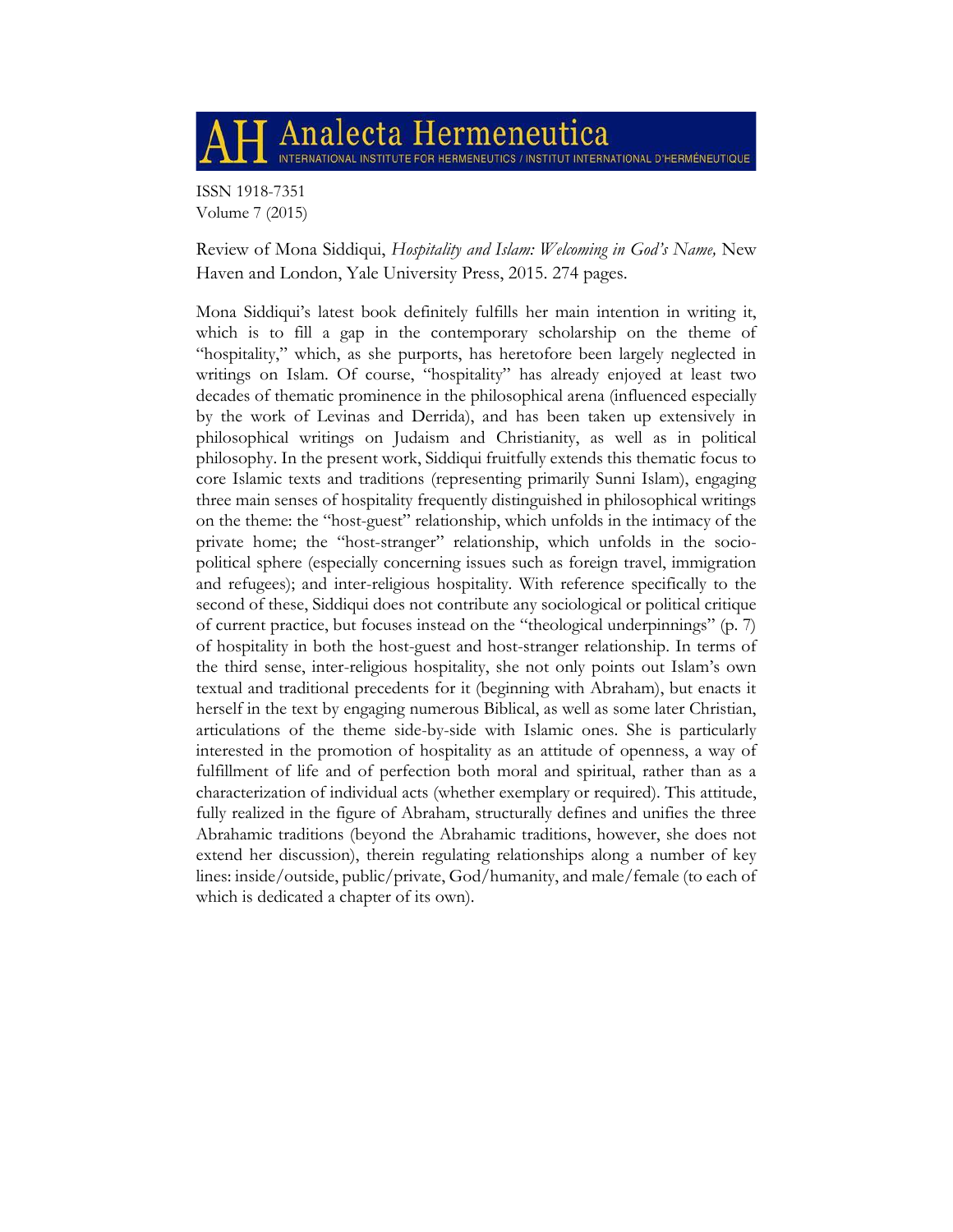The book has five (fairly long) chapters unfolding (albeit without subheadings and somewhat haphazardly at times) a plethora of examples and traditional valuations of the particular dimension of hospitality highlighted therein. Chapter one provides the scriptural basis for hospitality (in all three senses as named above, but especially in terms of the host-stranger relationship). Besides Qur'anic and Biblical articulations of the theme, Siddiqui draws also here from the Hadith literature and from the early Sufi tradition. She also considers the development of the theme in early Islam against the backdrop of pre-Islamic Arabic tribal culture, whose desert context generally necessitated a high sociocultural valuing of hospitality, especially as offered to travellers. Chapter two focuses primarily on the intimate host-guest relationship as developed in later Islamic writings, with a special focus on the work of the  $11<sup>th</sup> - 12<sup>th</sup>$  century philosopher Al-Ghazali. Siddiqui here discusses various connections between the celebration of the (intimate) table, lawful and unlawful food, fasting, rules for hosts and guests, and, ultimately, God's hospitality (of which, of course, we are all guests in the created world). This last concern leads immediately, then, to the main focus of the third chapter, namely, the divine hospitality, of which Siddiqui discusses seven examples: the creation itself; God's ongoing providence; God's revelation of himself through prophets; his endlessly forgiving nature; the *mi'raj* (the heavenly journey) of Muhammad, to which he was invited by God; God's welcoming of the stranger into his Paradise; and his hospitality within that Paradise (with emphasis on its many sensual delights, paralleled especially in Christianity in Jesus' parables of banquets). Siddiqui then turns, in chapter four, to the hospitality required and enjoyed in relations between women and men, especially in the married state. She engages concepts such as complementarity and motherhood side-by-side with egalitarian readings of the Qur'an, drawing extensively here from the work of Abdelwahab Bouhdiba and Luce Irigaray. She also considers the male-female relationship as symbolic, in the Sufi tradition, of the erotic relation between the human and God. Finally, in chapter five, Siddiqui turns to her own reflections on hospitality in our contemporary world. Making use of both personal anecdotes and social analysis, she discusses the "hospitality industry"; the charitable emphasis on the "distant stranger" (vs. the local homeless); the contemporary political emphasis on forgiveness and reconciliation (and critiques thereof); friendship; and, again, inter-faith hospitality.

Overall, the book is a satisfying read and a wonderful resource of scriptural and traditional insights on the theme of hospitality in Islam. It is certainly an important contribution to the scholarship not only on Islam, but also to the theme of hospitality generally in today's diverse world.

As a final note on style, minor issues of grammar, quite a few typos, and frequent improper comma use are sometimes distracting (a more